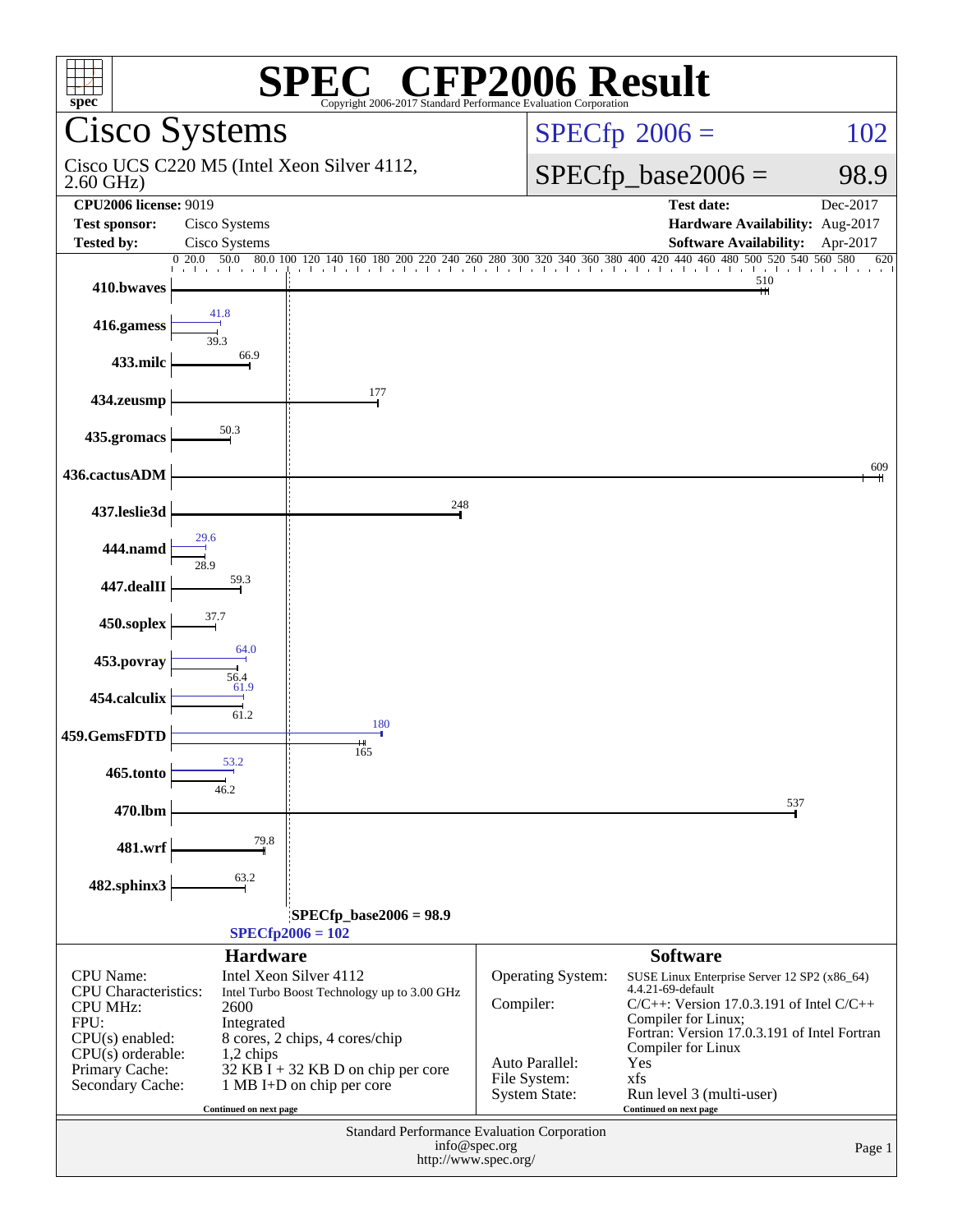

### Cisco Systems

#### 2.60 GHz) Cisco UCS C220 M5 (Intel Xeon Silver 4112,

 $SPECfp2006 = 102$  $SPECfp2006 = 102$ 

#### $SPECTp\_base2006 = 98.9$

| <b>CPU2006 license: 9019</b>         |                                                                                                    | <b>Test date:</b><br>Dec-2017                              |                                           |  |  |
|--------------------------------------|----------------------------------------------------------------------------------------------------|------------------------------------------------------------|-------------------------------------------|--|--|
| <b>Test sponsor:</b>                 | Cisco Systems                                                                                      | Hardware Availability: Aug-2017                            |                                           |  |  |
| <b>Tested by:</b>                    | Cisco Systems                                                                                      |                                                            | <b>Software Availability:</b><br>Apr-2017 |  |  |
| L3 Cache:<br>Other Cache:<br>Memory: | $8.25$ MB I+D on chip per chip<br>None<br>384 GB (24 x 16 GB 2Rx4 PC4-2666V-R,<br>running at 2400) | <b>Base Pointers:</b><br>Peak Pointers:<br>Other Software: | $64$ -bit<br>$32/64$ -bit<br>None         |  |  |
| Disk Subsystem:<br>Other Hardware:   | 1 x 600 GB SAS HDD, 10K RPM<br>None                                                                |                                                            |                                           |  |  |

**[Results Table](http://www.spec.org/auto/cpu2006/Docs/result-fields.html#ResultsTable)**

|                   |                                                                                                          |              |                |       | Roguio Tadic   |       |                |              |                |              |                |              |
|-------------------|----------------------------------------------------------------------------------------------------------|--------------|----------------|-------|----------------|-------|----------------|--------------|----------------|--------------|----------------|--------------|
|                   | <b>Base</b>                                                                                              |              |                |       |                |       | <b>Peak</b>    |              |                |              |                |              |
| <b>Benchmark</b>  | <b>Seconds</b>                                                                                           | <b>Ratio</b> | <b>Seconds</b> | Ratio | <b>Seconds</b> | Ratio | <b>Seconds</b> | <b>Ratio</b> | <b>Seconds</b> | <b>Ratio</b> | <b>Seconds</b> | <b>Ratio</b> |
| 410.bwayes        | 26.8                                                                                                     | 507          | 26.5           | 513   | 26.6           | 510   | 26.8           | 507          | 26.5           | 513          | 26.6           | 510          |
| 416.gamess        | 498                                                                                                      | 39.3         | 500            | 39.2  | 499            | 39.3  | 469            | 41.7         | 469            | 41.8         | 468            | 41.8         |
| $433$ .milc       | 138                                                                                                      | 66.5         | 136            | 67.6  | 137            | 66.9  | 138            | 66.5         | 136            | 67.6         | 137            | 66.9         |
| 434.zeusmp        | 51.5                                                                                                     | 177          | 51.4           | 177   | 51.3           | 177   | 51.5           | 177          | 51.4           | 177          | 51.3           | 177          |
| $435$ .gromacs    | 142                                                                                                      | 50.3         | 142            | 50.3  | 142            | 50.2  | 142            | 50.3         | <u>142</u>     | 50.3         | 142            | 50.2         |
| 436.cactusADM     | 20.1                                                                                                     | 594          | 19.6           | 611   | 19.6           | 609   | 20.1           | 594          | 19.6           | 611          | 19.6           | 609          |
| 437.leslie3d      | 37.9                                                                                                     | 248          | 37.7           | 249   | 38.0           | 248   | 37.9           | 248          | 37.7           | 249          | 38.0           | 248          |
| 444.namd          | 278                                                                                                      | 28.9         | 278            | 28.9  | 278            | 28.9  | 271            | 29.6         | 271            | 29.6         | 271            | 29.6         |
| 447.dealII        | 194                                                                                                      | 59.1         | 193            | 59.3  | 193            | 59.4  | 194            | 59.1         | 193            | 59.3         | 193            | 59.4         |
| $450$ .soplex     | 221                                                                                                      | 37.8         | 221            | 37.7  | 223            | 37.4  | 221            | 37.8         | 221            | 37.7         | 223            | 37.4         |
| 453.povray        | 94.4                                                                                                     | 56.4         | 94.4           | 56.4  | 94.0           | 56.6  | 83.2           | 63.9         | 83.0           | 64.1         | 83.1           | 64.0         |
| 454.calculix      | 135                                                                                                      | 61.3         | 135            | 61.1  | 135            | 61.2  | 133            | 62.0         | 133            | 61.8         | 133            | 61.9         |
| 459.GemsFDTD      | 64.3                                                                                                     | 165          | 65.7           | 161   | 63.8           | 166   | 58.9           | 180          | 58.6           | 181          | 58.9           | 180          |
| $465$ .tonto      | 214                                                                                                      | 46.0         | 213            | 46.2  | 213            | 46.2  | 185            | 53.2         | 185            | 53.2         | 185            | 53.2         |
| 470.1bm           | 25.7                                                                                                     | 535          | 25.6           | 537   | 25.6           | 537   | 25.7           | 535          | 25.6           | 537          | 25.6           | 537          |
| 481.wrf           | 140                                                                                                      | 79.8         | 142            | 78.8  | 140            | 80.0  | 140            | 79.8         | 142            | 78.8         | 140            | 80.0         |
| $482$ .sphinx $3$ | 307                                                                                                      | 63.4         | 309            | 63.2  | 309            | 63.1  | 307            | 63.4         | 309            | 63.2         | 309            | 63.1         |
|                   | Results appear in the order in which they were run. Bold underlined text indicates a median measurement. |              |                |       |                |       |                |              |                |              |                |              |

#### **[Operating System Notes](http://www.spec.org/auto/cpu2006/Docs/result-fields.html#OperatingSystemNotes)**

Stack size set to unlimited using "ulimit -s unlimited"

#### **[Platform Notes](http://www.spec.org/auto/cpu2006/Docs/result-fields.html#PlatformNotes)**

BIOS Settings: Intel HyperThreading Technology set to Disabled CPU performance set to Enterprise Power Performance Tuning set to OS SNC set to Disabled IMC Interleaving set to Auto Patrol Scrub set to Disabled Sysinfo program /home/cpu2006-1.2/config/sysinfo.rev6993 Revision 6993 of 2015-11-06 (b5e8d4b4eb51ed28d7f98696cbe290c1)

Continued on next page

Standard Performance Evaluation Corporation [info@spec.org](mailto:info@spec.org) <http://www.spec.org/>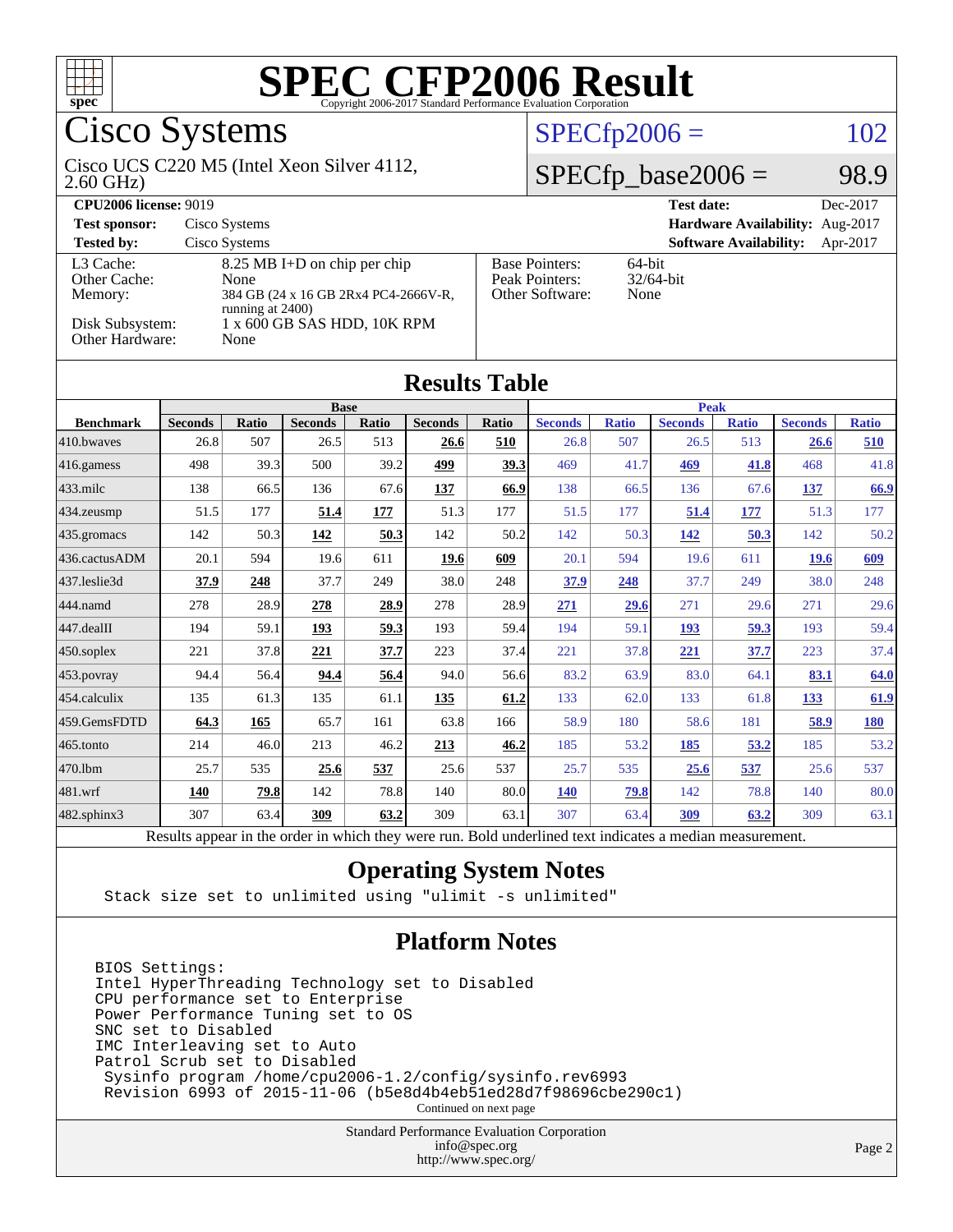

Cisco Systems

 $SPECTp2006 = 102$ 

2.60 GHz) Cisco UCS C220 M5 (Intel Xeon Silver 4112,

 $SPECTp\_base2006 = 98.9$ 

**[CPU2006 license:](http://www.spec.org/auto/cpu2006/Docs/result-fields.html#CPU2006license)** 9019 **[Test date:](http://www.spec.org/auto/cpu2006/Docs/result-fields.html#Testdate)** Dec-2017 **[Test sponsor:](http://www.spec.org/auto/cpu2006/Docs/result-fields.html#Testsponsor)** Cisco Systems **[Hardware Availability:](http://www.spec.org/auto/cpu2006/Docs/result-fields.html#HardwareAvailability)** Aug-2017 **[Tested by:](http://www.spec.org/auto/cpu2006/Docs/result-fields.html#Testedby)** Cisco Systems **[Software Availability:](http://www.spec.org/auto/cpu2006/Docs/result-fields.html#SoftwareAvailability)** Apr-2017

#### **[Platform Notes \(Continued\)](http://www.spec.org/auto/cpu2006/Docs/result-fields.html#PlatformNotes)**

Standard Performance Evaluation Corporation [info@spec.org](mailto:info@spec.org) <http://www.spec.org/> running on linux-a0tk Wed Dec 6 23:02:59 2017 This section contains SUT (System Under Test) info as seen by some common utilities. To remove or add to this section, see: <http://www.spec.org/cpu2006/Docs/config.html#sysinfo> From /proc/cpuinfo model name : Intel(R) Xeon(R) Silver 4112 CPU @ 2.60GHz 2 "physical id"s (chips) 8 "processors" cores, siblings (Caution: counting these is hw and system dependent. The following excerpts from /proc/cpuinfo might not be reliable. Use with caution.) cpu cores : 4 siblings : 4 physical 0: cores 1 2 4 5 physical 1: cores 0 1 3 4 cache size : 8448 KB From /proc/meminfo MemTotal: 394863524 kB HugePages\_Total: 0<br>Hugepagesize: 2048 kB Hugepagesize: /usr/bin/lsb\_release -d SUSE Linux Enterprise Server 12 SP2 From /etc/\*release\* /etc/\*version\* SuSE-release: SUSE Linux Enterprise Server 12 (x86\_64) VERSION = 12 PATCHLEVEL = 2 # This file is deprecated and will be removed in a future service pack or release. # Please check /etc/os-release for details about this release. os-release: NAME="SLES" VERSION="12-SP2" VERSION\_ID="12.2" PRETTY NAME="SUSE Linux Enterprise Server 12 SP2" ID="sles" ANSI\_COLOR="0;32" CPE\_NAME="cpe:/o:suse:sles:12:sp2" uname -a: Linux linux-a0tk 4.4.21-69-default #1 SMP Tue Oct 25 10:58:20 UTC 2016 (9464f67) x86\_64 x86\_64 x86\_64 GNU/Linux run-level 3 Dec 6 22:58 SPEC is set to: /home/cpu2006-1.2 Filesystem Type Size Used Avail Use% Mounted on Continued on next page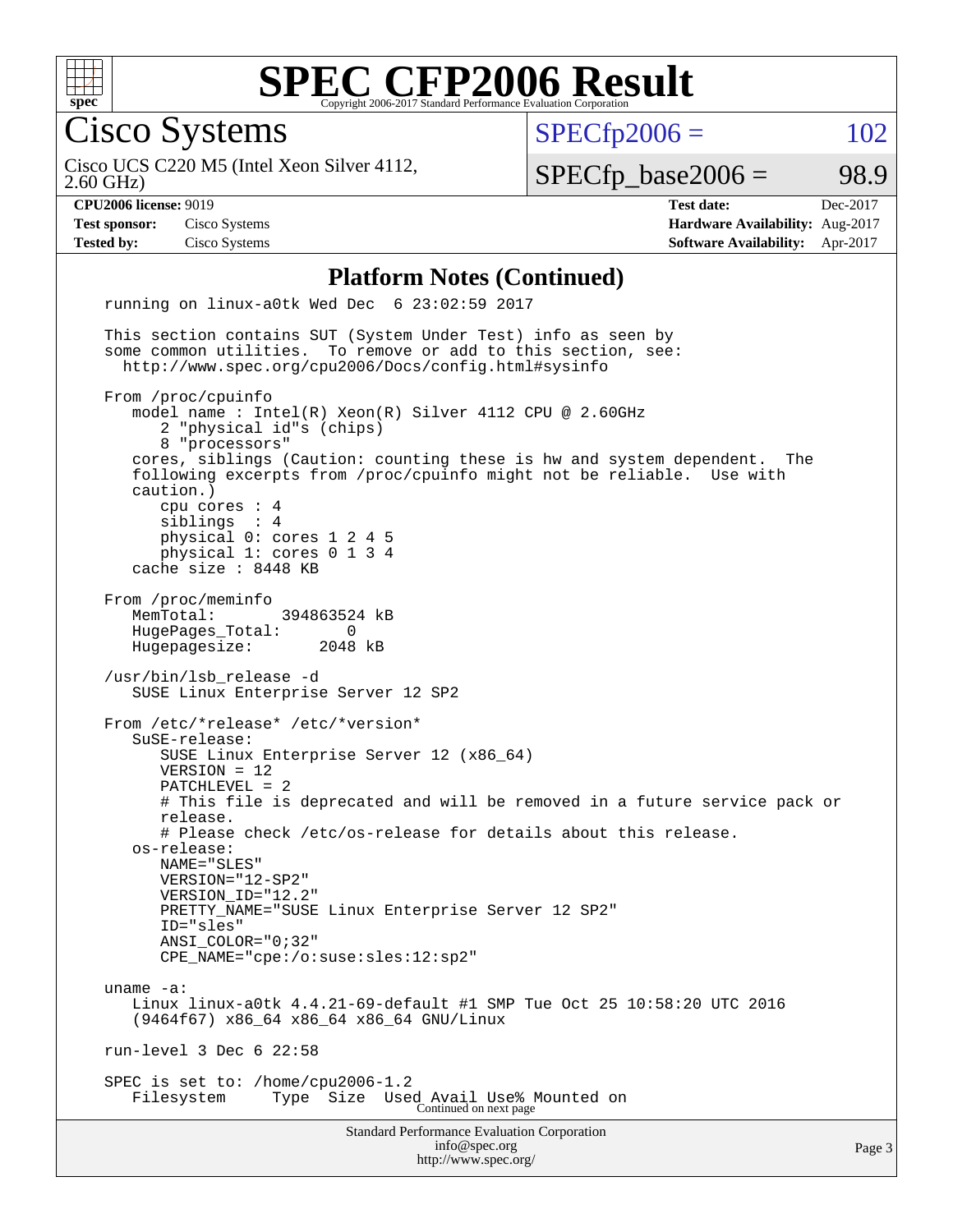

Cisco Systems

 $SPECTp2006 = 102$ 

2.60 GHz) Cisco UCS C220 M5 (Intel Xeon Silver 4112,

 $SPECTp\_base2006 = 98.9$ 

**[Test sponsor:](http://www.spec.org/auto/cpu2006/Docs/result-fields.html#Testsponsor)** Cisco Systems **[Hardware Availability:](http://www.spec.org/auto/cpu2006/Docs/result-fields.html#HardwareAvailability)** Aug-2017

**[CPU2006 license:](http://www.spec.org/auto/cpu2006/Docs/result-fields.html#CPU2006license)** 9019 **[Test date:](http://www.spec.org/auto/cpu2006/Docs/result-fields.html#Testdate)** Dec-2017 **[Tested by:](http://www.spec.org/auto/cpu2006/Docs/result-fields.html#Testedby)** Cisco Systems **[Software Availability:](http://www.spec.org/auto/cpu2006/Docs/result-fields.html#SoftwareAvailability)** Apr-2017

#### **[Platform Notes \(Continued\)](http://www.spec.org/auto/cpu2006/Docs/result-fields.html#PlatformNotes)**

 /dev/sda7 xfs 416G 120G 296G 29% /home Additional information from dmidecode:

 Warning: Use caution when you interpret this section. The 'dmidecode' program reads system data which is "intended to allow hardware to be accurately determined", but the intent may not be met, as there are frequent changes to hardware, firmware, and the "DMTF SMBIOS" standard.

 BIOS Cisco Systems, Inc. C220M5.3.1.1d.0.0615170645 06/15/2017 Memory: 24x 0xCE00 M393A2G40EB2-CTD 16 GB 2 rank 2666 MHz, configured at 2400 MHz

(End of data from sysinfo program)

#### **[General Notes](http://www.spec.org/auto/cpu2006/Docs/result-fields.html#GeneralNotes)**

Environment variables set by runspec before the start of the run: KMP\_AFFINITY = "granularity=fine,compact" LD\_LIBRARY\_PATH = "/home/cpu2006-1.2/lib/ia32:/home/cpu2006-1.2/lib/intel64:/home/cpu2006-1.2/sh10.2" OMP\_NUM\_THREADS = "8"

 Binaries compiled on a system with 1x Intel Core i7-4790 CPU + 32GB RAM memory using Redhat Enterprise Linux 7.2 Transparent Huge Pages enabled with: echo always > /sys/kernel/mm/transparent\_hugepage/enabled

#### **[Base Compiler Invocation](http://www.spec.org/auto/cpu2006/Docs/result-fields.html#BaseCompilerInvocation)**

[C benchmarks](http://www.spec.org/auto/cpu2006/Docs/result-fields.html#Cbenchmarks): [icc -m64](http://www.spec.org/cpu2006/results/res2017q4/cpu2006-20171211-50973.flags.html#user_CCbase_intel_icc_64bit_bda6cc9af1fdbb0edc3795bac97ada53)

[C++ benchmarks:](http://www.spec.org/auto/cpu2006/Docs/result-fields.html#CXXbenchmarks) [icpc -m64](http://www.spec.org/cpu2006/results/res2017q4/cpu2006-20171211-50973.flags.html#user_CXXbase_intel_icpc_64bit_fc66a5337ce925472a5c54ad6a0de310)

[Fortran benchmarks](http://www.spec.org/auto/cpu2006/Docs/result-fields.html#Fortranbenchmarks): [ifort -m64](http://www.spec.org/cpu2006/results/res2017q4/cpu2006-20171211-50973.flags.html#user_FCbase_intel_ifort_64bit_ee9d0fb25645d0210d97eb0527dcc06e)

[Benchmarks using both Fortran and C](http://www.spec.org/auto/cpu2006/Docs/result-fields.html#BenchmarksusingbothFortranandC): [icc -m64](http://www.spec.org/cpu2006/results/res2017q4/cpu2006-20171211-50973.flags.html#user_CC_FCbase_intel_icc_64bit_bda6cc9af1fdbb0edc3795bac97ada53) [ifort -m64](http://www.spec.org/cpu2006/results/res2017q4/cpu2006-20171211-50973.flags.html#user_CC_FCbase_intel_ifort_64bit_ee9d0fb25645d0210d97eb0527dcc06e)

#### **[Base Portability Flags](http://www.spec.org/auto/cpu2006/Docs/result-fields.html#BasePortabilityFlags)**

 410.bwaves: [-DSPEC\\_CPU\\_LP64](http://www.spec.org/cpu2006/results/res2017q4/cpu2006-20171211-50973.flags.html#suite_basePORTABILITY410_bwaves_DSPEC_CPU_LP64) 416.gamess: [-DSPEC\\_CPU\\_LP64](http://www.spec.org/cpu2006/results/res2017q4/cpu2006-20171211-50973.flags.html#suite_basePORTABILITY416_gamess_DSPEC_CPU_LP64) 433.milc: [-DSPEC\\_CPU\\_LP64](http://www.spec.org/cpu2006/results/res2017q4/cpu2006-20171211-50973.flags.html#suite_basePORTABILITY433_milc_DSPEC_CPU_LP64) 434.zeusmp: [-DSPEC\\_CPU\\_LP64](http://www.spec.org/cpu2006/results/res2017q4/cpu2006-20171211-50973.flags.html#suite_basePORTABILITY434_zeusmp_DSPEC_CPU_LP64)

Continued on next page

Standard Performance Evaluation Corporation [info@spec.org](mailto:info@spec.org) <http://www.spec.org/>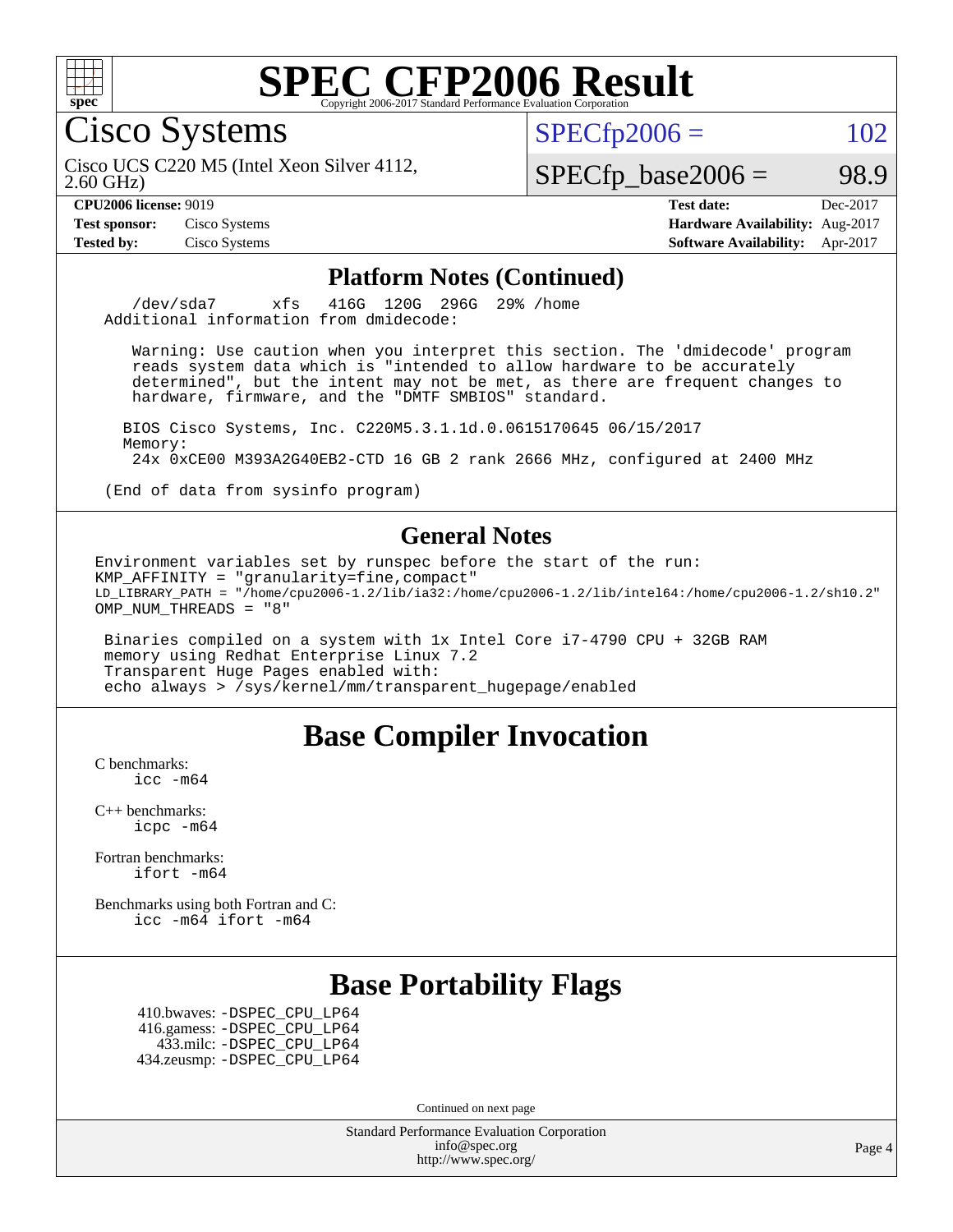

Cisco Systems

2.60 GHz) Cisco UCS C220 M5 (Intel Xeon Silver 4112,  $SPECTp2006 = 102$ 

 $SPECTp\_base2006 = 98.9$ 

| <b>Test sponsor:</b> | Cisco Systems |
|----------------------|---------------|
| <b>Tested by:</b>    | Cisco Systems |

**[CPU2006 license:](http://www.spec.org/auto/cpu2006/Docs/result-fields.html#CPU2006license)** 9019 **[Test date:](http://www.spec.org/auto/cpu2006/Docs/result-fields.html#Testdate)** Dec-2017 **[Hardware Availability:](http://www.spec.org/auto/cpu2006/Docs/result-fields.html#HardwareAvailability)** Aug-2017 **[Software Availability:](http://www.spec.org/auto/cpu2006/Docs/result-fields.html#SoftwareAvailability)** Apr-2017

### **[Base Portability Flags \(Continued\)](http://www.spec.org/auto/cpu2006/Docs/result-fields.html#BasePortabilityFlags)**

 435.gromacs: [-DSPEC\\_CPU\\_LP64](http://www.spec.org/cpu2006/results/res2017q4/cpu2006-20171211-50973.flags.html#suite_basePORTABILITY435_gromacs_DSPEC_CPU_LP64) [-nofor\\_main](http://www.spec.org/cpu2006/results/res2017q4/cpu2006-20171211-50973.flags.html#user_baseLDPORTABILITY435_gromacs_f-nofor_main) 436.cactusADM: [-DSPEC\\_CPU\\_LP64](http://www.spec.org/cpu2006/results/res2017q4/cpu2006-20171211-50973.flags.html#suite_basePORTABILITY436_cactusADM_DSPEC_CPU_LP64) [-nofor\\_main](http://www.spec.org/cpu2006/results/res2017q4/cpu2006-20171211-50973.flags.html#user_baseLDPORTABILITY436_cactusADM_f-nofor_main) 437.leslie3d: [-DSPEC\\_CPU\\_LP64](http://www.spec.org/cpu2006/results/res2017q4/cpu2006-20171211-50973.flags.html#suite_basePORTABILITY437_leslie3d_DSPEC_CPU_LP64) 444.namd: [-DSPEC\\_CPU\\_LP64](http://www.spec.org/cpu2006/results/res2017q4/cpu2006-20171211-50973.flags.html#suite_basePORTABILITY444_namd_DSPEC_CPU_LP64) 447.dealII: [-DSPEC\\_CPU\\_LP64](http://www.spec.org/cpu2006/results/res2017q4/cpu2006-20171211-50973.flags.html#suite_basePORTABILITY447_dealII_DSPEC_CPU_LP64) 450.soplex: [-DSPEC\\_CPU\\_LP64](http://www.spec.org/cpu2006/results/res2017q4/cpu2006-20171211-50973.flags.html#suite_basePORTABILITY450_soplex_DSPEC_CPU_LP64) 453.povray: [-DSPEC\\_CPU\\_LP64](http://www.spec.org/cpu2006/results/res2017q4/cpu2006-20171211-50973.flags.html#suite_basePORTABILITY453_povray_DSPEC_CPU_LP64) 454.calculix: [-DSPEC\\_CPU\\_LP64](http://www.spec.org/cpu2006/results/res2017q4/cpu2006-20171211-50973.flags.html#suite_basePORTABILITY454_calculix_DSPEC_CPU_LP64) [-nofor\\_main](http://www.spec.org/cpu2006/results/res2017q4/cpu2006-20171211-50973.flags.html#user_baseLDPORTABILITY454_calculix_f-nofor_main) 459.GemsFDTD: [-DSPEC\\_CPU\\_LP64](http://www.spec.org/cpu2006/results/res2017q4/cpu2006-20171211-50973.flags.html#suite_basePORTABILITY459_GemsFDTD_DSPEC_CPU_LP64) 465.tonto: [-DSPEC\\_CPU\\_LP64](http://www.spec.org/cpu2006/results/res2017q4/cpu2006-20171211-50973.flags.html#suite_basePORTABILITY465_tonto_DSPEC_CPU_LP64) 470.lbm: [-DSPEC\\_CPU\\_LP64](http://www.spec.org/cpu2006/results/res2017q4/cpu2006-20171211-50973.flags.html#suite_basePORTABILITY470_lbm_DSPEC_CPU_LP64) 481.wrf: [-DSPEC\\_CPU\\_LP64](http://www.spec.org/cpu2006/results/res2017q4/cpu2006-20171211-50973.flags.html#suite_basePORTABILITY481_wrf_DSPEC_CPU_LP64) [-DSPEC\\_CPU\\_CASE\\_FLAG](http://www.spec.org/cpu2006/results/res2017q4/cpu2006-20171211-50973.flags.html#b481.wrf_baseCPORTABILITY_DSPEC_CPU_CASE_FLAG) [-DSPEC\\_CPU\\_LINUX](http://www.spec.org/cpu2006/results/res2017q4/cpu2006-20171211-50973.flags.html#b481.wrf_baseCPORTABILITY_DSPEC_CPU_LINUX) 482.sphinx3: [-DSPEC\\_CPU\\_LP64](http://www.spec.org/cpu2006/results/res2017q4/cpu2006-20171211-50973.flags.html#suite_basePORTABILITY482_sphinx3_DSPEC_CPU_LP64)

### **[Base Optimization Flags](http://www.spec.org/auto/cpu2006/Docs/result-fields.html#BaseOptimizationFlags)**

[C benchmarks](http://www.spec.org/auto/cpu2006/Docs/result-fields.html#Cbenchmarks):

[-xCORE-AVX2](http://www.spec.org/cpu2006/results/res2017q4/cpu2006-20171211-50973.flags.html#user_CCbase_f-xCORE-AVX2) [-ipo](http://www.spec.org/cpu2006/results/res2017q4/cpu2006-20171211-50973.flags.html#user_CCbase_f-ipo) [-O3](http://www.spec.org/cpu2006/results/res2017q4/cpu2006-20171211-50973.flags.html#user_CCbase_f-O3) [-no-prec-div](http://www.spec.org/cpu2006/results/res2017q4/cpu2006-20171211-50973.flags.html#user_CCbase_f-no-prec-div) [-parallel](http://www.spec.org/cpu2006/results/res2017q4/cpu2006-20171211-50973.flags.html#user_CCbase_f-parallel) [-qopt-prefetch](http://www.spec.org/cpu2006/results/res2017q4/cpu2006-20171211-50973.flags.html#user_CCbase_f-qopt-prefetch)

[C++ benchmarks:](http://www.spec.org/auto/cpu2006/Docs/result-fields.html#CXXbenchmarks)

[-xCORE-AVX2](http://www.spec.org/cpu2006/results/res2017q4/cpu2006-20171211-50973.flags.html#user_CXXbase_f-xCORE-AVX2) [-ipo](http://www.spec.org/cpu2006/results/res2017q4/cpu2006-20171211-50973.flags.html#user_CXXbase_f-ipo) [-O3](http://www.spec.org/cpu2006/results/res2017q4/cpu2006-20171211-50973.flags.html#user_CXXbase_f-O3) [-no-prec-div](http://www.spec.org/cpu2006/results/res2017q4/cpu2006-20171211-50973.flags.html#user_CXXbase_f-no-prec-div) [-qopt-prefetch](http://www.spec.org/cpu2006/results/res2017q4/cpu2006-20171211-50973.flags.html#user_CXXbase_f-qopt-prefetch)

[Fortran benchmarks](http://www.spec.org/auto/cpu2006/Docs/result-fields.html#Fortranbenchmarks):

[-xCORE-AVX2](http://www.spec.org/cpu2006/results/res2017q4/cpu2006-20171211-50973.flags.html#user_FCbase_f-xCORE-AVX2) [-ipo](http://www.spec.org/cpu2006/results/res2017q4/cpu2006-20171211-50973.flags.html#user_FCbase_f-ipo) [-O3](http://www.spec.org/cpu2006/results/res2017q4/cpu2006-20171211-50973.flags.html#user_FCbase_f-O3) [-no-prec-div](http://www.spec.org/cpu2006/results/res2017q4/cpu2006-20171211-50973.flags.html#user_FCbase_f-no-prec-div) [-parallel](http://www.spec.org/cpu2006/results/res2017q4/cpu2006-20171211-50973.flags.html#user_FCbase_f-parallel) [-qopt-prefetch](http://www.spec.org/cpu2006/results/res2017q4/cpu2006-20171211-50973.flags.html#user_FCbase_f-qopt-prefetch)

[Benchmarks using both Fortran and C](http://www.spec.org/auto/cpu2006/Docs/result-fields.html#BenchmarksusingbothFortranandC):

[-xCORE-AVX2](http://www.spec.org/cpu2006/results/res2017q4/cpu2006-20171211-50973.flags.html#user_CC_FCbase_f-xCORE-AVX2) [-ipo](http://www.spec.org/cpu2006/results/res2017q4/cpu2006-20171211-50973.flags.html#user_CC_FCbase_f-ipo) [-O3](http://www.spec.org/cpu2006/results/res2017q4/cpu2006-20171211-50973.flags.html#user_CC_FCbase_f-O3) [-no-prec-div](http://www.spec.org/cpu2006/results/res2017q4/cpu2006-20171211-50973.flags.html#user_CC_FCbase_f-no-prec-div) [-parallel](http://www.spec.org/cpu2006/results/res2017q4/cpu2006-20171211-50973.flags.html#user_CC_FCbase_f-parallel) [-qopt-prefetch](http://www.spec.org/cpu2006/results/res2017q4/cpu2006-20171211-50973.flags.html#user_CC_FCbase_f-qopt-prefetch)

#### **[Peak Compiler Invocation](http://www.spec.org/auto/cpu2006/Docs/result-fields.html#PeakCompilerInvocation)**

[C benchmarks](http://www.spec.org/auto/cpu2006/Docs/result-fields.html#Cbenchmarks): [icc -m64](http://www.spec.org/cpu2006/results/res2017q4/cpu2006-20171211-50973.flags.html#user_CCpeak_intel_icc_64bit_bda6cc9af1fdbb0edc3795bac97ada53)

[C++ benchmarks:](http://www.spec.org/auto/cpu2006/Docs/result-fields.html#CXXbenchmarks) [icpc -m64](http://www.spec.org/cpu2006/results/res2017q4/cpu2006-20171211-50973.flags.html#user_CXXpeak_intel_icpc_64bit_fc66a5337ce925472a5c54ad6a0de310)

[Fortran benchmarks](http://www.spec.org/auto/cpu2006/Docs/result-fields.html#Fortranbenchmarks): [ifort -m64](http://www.spec.org/cpu2006/results/res2017q4/cpu2006-20171211-50973.flags.html#user_FCpeak_intel_ifort_64bit_ee9d0fb25645d0210d97eb0527dcc06e)

[Benchmarks using both Fortran and C](http://www.spec.org/auto/cpu2006/Docs/result-fields.html#BenchmarksusingbothFortranandC): [icc -m64](http://www.spec.org/cpu2006/results/res2017q4/cpu2006-20171211-50973.flags.html#user_CC_FCpeak_intel_icc_64bit_bda6cc9af1fdbb0edc3795bac97ada53) [ifort -m64](http://www.spec.org/cpu2006/results/res2017q4/cpu2006-20171211-50973.flags.html#user_CC_FCpeak_intel_ifort_64bit_ee9d0fb25645d0210d97eb0527dcc06e)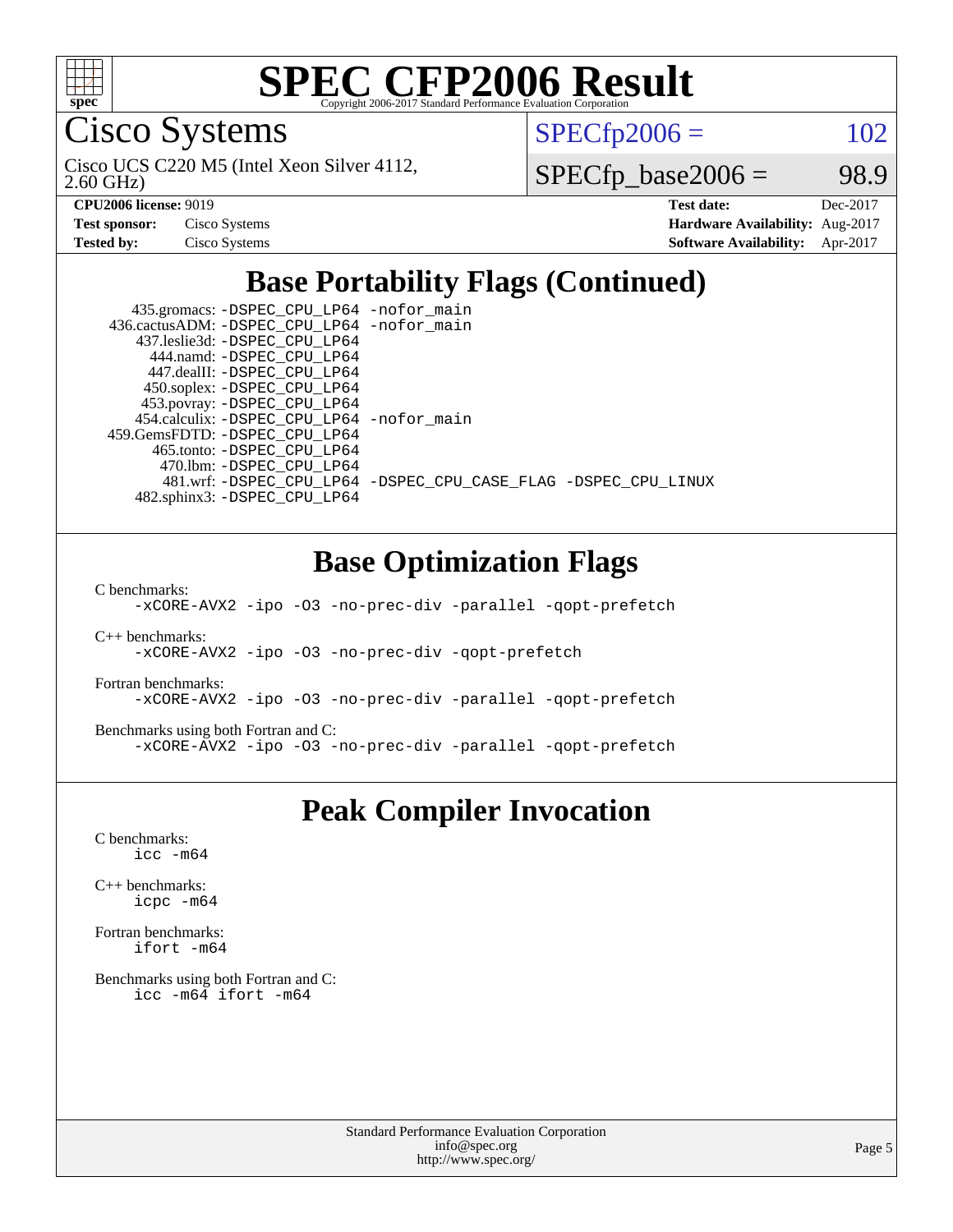

Cisco Systems

2.60 GHz) Cisco UCS C220 M5 (Intel Xeon Silver 4112,  $SPECTp2006 = 102$ 

 $SPECTp\_base2006 = 98.9$ 

**[CPU2006 license:](http://www.spec.org/auto/cpu2006/Docs/result-fields.html#CPU2006license)** 9019 **[Test date:](http://www.spec.org/auto/cpu2006/Docs/result-fields.html#Testdate)** Dec-2017 **[Test sponsor:](http://www.spec.org/auto/cpu2006/Docs/result-fields.html#Testsponsor)** Cisco Systems **[Hardware Availability:](http://www.spec.org/auto/cpu2006/Docs/result-fields.html#HardwareAvailability)** Aug-2017 **[Tested by:](http://www.spec.org/auto/cpu2006/Docs/result-fields.html#Testedby)** Cisco Systems **[Software Availability:](http://www.spec.org/auto/cpu2006/Docs/result-fields.html#SoftwareAvailability)** Apr-2017

### **[Peak Portability Flags](http://www.spec.org/auto/cpu2006/Docs/result-fields.html#PeakPortabilityFlags)**

Same as Base Portability Flags

### **[Peak Optimization Flags](http://www.spec.org/auto/cpu2006/Docs/result-fields.html#PeakOptimizationFlags)**

[C benchmarks](http://www.spec.org/auto/cpu2006/Docs/result-fields.html#Cbenchmarks):

433.milc: basepeak = yes

 $470.$ lbm: basepeak = yes

 $482$ .sphinx3: basepeak = yes

[C++ benchmarks:](http://www.spec.org/auto/cpu2006/Docs/result-fields.html#CXXbenchmarks)

```
 444.namd: -prof-gen(pass 1) -prof-use(pass 2) -xCORE-AVX2(pass 2)
      -par-num-threads=1-ipo-O3(pass 2)-no-prec-div(pass 2) -fno-alias -auto-ilp32
```
447.dealII: basepeak = yes

 $450$ .soplex: basepeak = yes

```
 453.povray: -prof-gen(pass 1) -prof-use(pass 2) -xCORE-AVX2(pass 2)
        -par-num-threads=1-ipo-O3(pass 2)-no-prec-div(pass 2) -unroll4 -ansi-alias
```
[Fortran benchmarks](http://www.spec.org/auto/cpu2006/Docs/result-fields.html#Fortranbenchmarks):

```
410.bwaves: basepeak = yes 416.gamess: -prof-gen(pass 1) -prof-use(pass 2) -xCORE-AVX2(pass 2)
           -par-num-threads=1-ipo-O3(pass 2)-no-prec-div(pass 2) -unroll2 -inline-level=0 -scalar-rep-
   434.zeusmp: basepeak = yes
   437.leslie3d: basepeak = yes
459.GemsFDTD: -prof-gen(pass 1) -prof-use(pass 2) -xCORE-AVX2(pass 2)
           -par-num-threads=1-ipo-O3(pass 2)-no-prec-div(pass 2) -unroll2 -inline-level=0
           -qopt-prefetch -parallel
     465.tonto: -prof-gen(pass 1) -prof-use(pass 2) -xCORE-AVX2(pass 2)
           -par-num-threads=1(pass 1) -ipo(pass 2) -O3(pass 2)
           -no-prec-div-inline-calloc-qopt-malloc-options=3
           -auto -unroll4
```
Continued on next page

```
Standard Performance Evaluation Corporation
            info@spec.org
          http://www.spec.org/
```